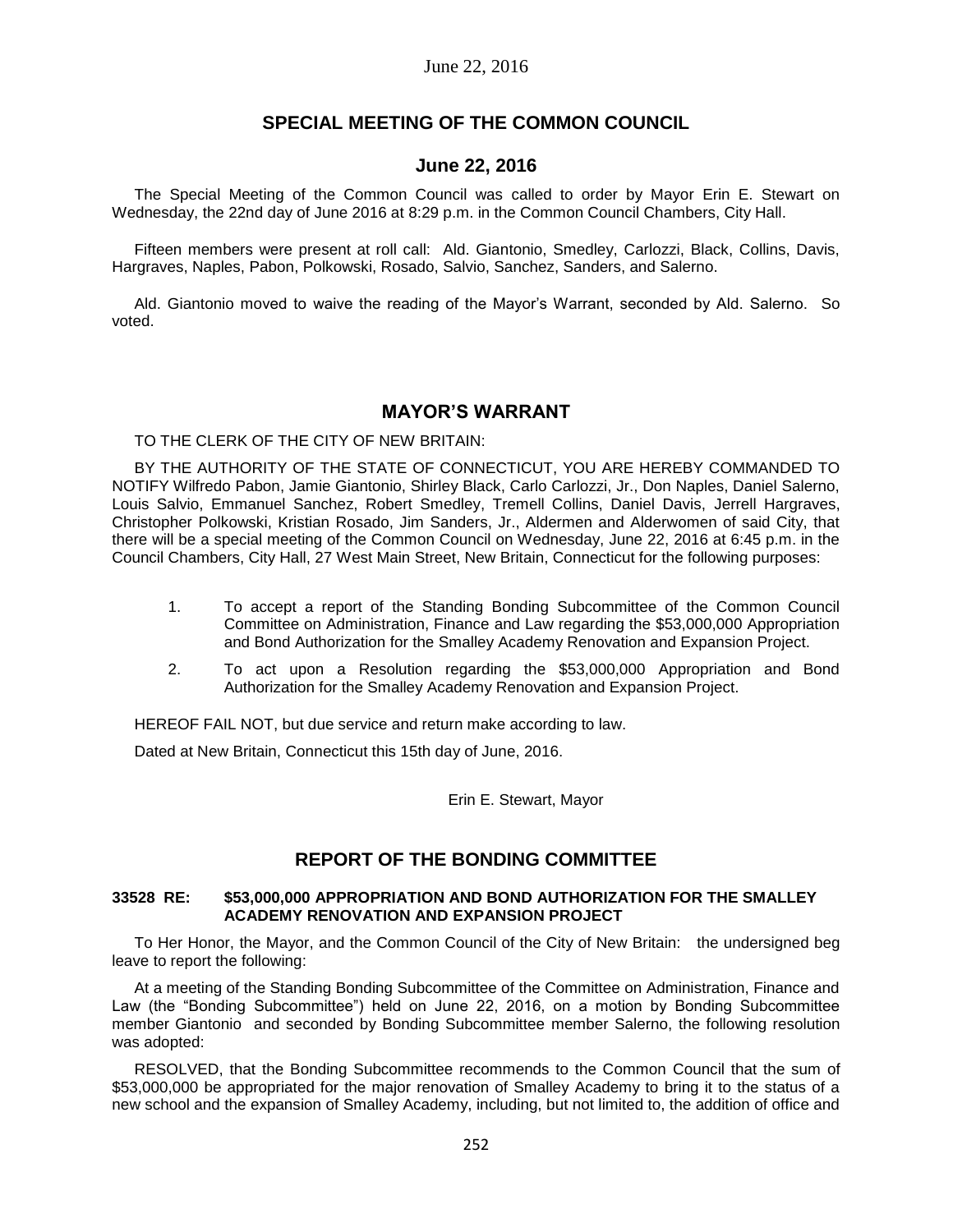instructional spaces, a new structure housing a school based health center, a family resource center, adult educational space for day and evening instruction, additional parking spaces, playgrounds, and a greenhouse, all substantially in accordance with the Educational Specifications for Smalley Academy Renovate as New of Existing Building, Additions, Site Improvements and Property Acquisition approved by the New Britain Board of Education on March 21, 2016 (the "Project"). Such Project shall include, but not be limited to, the acquisition of interests in or rights to use real property, including leasehold interests, site improvements, building construction, reconstruction and demolition, the purchase and installation of information technology and furnishings and all alterations, repairs and improvements in connection therewith, as well as planning, design, architectural and engineering services, construction costs, materials, equipment and fixtures, and temporary and permanent financing costs and other costs related to the Project. To meet said appropriation and in lieu of a tax therefor, bonds, notes or temporary notes of the City are authorized to be issued pursuant to Article XII of the City Charter and the Connecticut General Statutes, as amended, or any other provision of law thereto enabling, in an amount not to exceed \$53,000,000 or so much thereof as may be necessary after deducting grants or other sources of funds available for the Project.

BE IT FURTHER RESOLVED, that the Bonding Subcommittee recommends to the Common Council that the bonds or notes may be sold in a single issue or may be consolidated with other authorized but unissued bonds or notes of the City. The bonds or notes shall be issued in fully registered form, be executed in the name and on behalf of the City by the facsimile or manual signatures of the Mayor and the Treasurer, bear the City seal or a facsimile thereof, be certified and payable at a bank or trust company designated by the Mayor and the Treasurer which bank or trust company may also be designated as the registrar and transfer agent, and be approved as to their legality by Bond Counsel to the City. The bonds or notes may be issued in one or more series, shall bear such rate or rates of interest, and be issued in book entry form. The bonds or notes shall be general obligations of the City and each of the bonds or notes shall recite that every requirement of law relating to its issue has been duly complied with, that such bonds or notes are within every debt and other limit prescribed by law, and that the full faith and credit of the City are pledged to the payment of the principal thereof and interest thereon. The aggregate principal amount of bonds or notes to be issued, the annual installments of principal, redemption provisions, if any, the date, interest rate or rates, form and manner of sale, time of issuance and sale, designation, price, maturities, and other terms, details and particulars of such bonds or notes shall be determined by the Mayor and the Treasurer.

BE IT FURTHER RESOLVED, that the Bonding Subcommittee recommends to the Common Council that the Mayor and Treasurer are authorized to issue temporary notes in anticipation of the receipt of the proceeds of said bonds or notes and the receipt of any federal, state or other grant-in-aid for the Project. The notes shall be executed in the name and on behalf of the City by the facsimile or manual signatures of the Mayor and the Treasurer, bear the City seal or a facsimile thereof, be certified and payable at a bank or trust company designated by the Mayor and the Treasurer which bank or trust company may also be designated as the registrar and transfer agent, and be approved as to their legality by Bond Counsel to the City. The notes shall be issued with maturity dates in accordance with the Connecticut General Statutes, as amended. The notes shall be general obligations of the City and each of the bonds shall recite that every requirement of law relating to its issue has been duly complied with, that such notes are within every debt and other limit prescribed by law, and that the full faith and credit of the City are pledged to the payment of the principal thereof and interest thereon. The net interest cost on such notes, including renewals thereof, and the expense of preparing, issuing, and marketing such notes, to the extent paid from the proceeds from the issuance of bonds or notes, shall be included as a cost of the Project.

BE IT FURTHER RESOLVED, that the Bonding Subcommittee recommends to the Common Council that the bonds, notes or temporary notes may be sold by the Mayor and Treasurer in a public sale, sealed proposal or a negotiated underwriting, whichever is deemed by the Mayor to be in the best interest of the City, and the Mayor and the Treasurer are authorized to select the underwriter or underwriters and to enter into, execute and deliver on behalf of the City a contract of purchase for such bonds, notes or temporary notes on such terms and conditions as they shall determine.

BE IT FURTHER RESOLVED, that the Bonding Subcommittee recommends to the Common Council that the City hereby declares its official intent under Treasury Regulation Section 1.150-2 of the Internal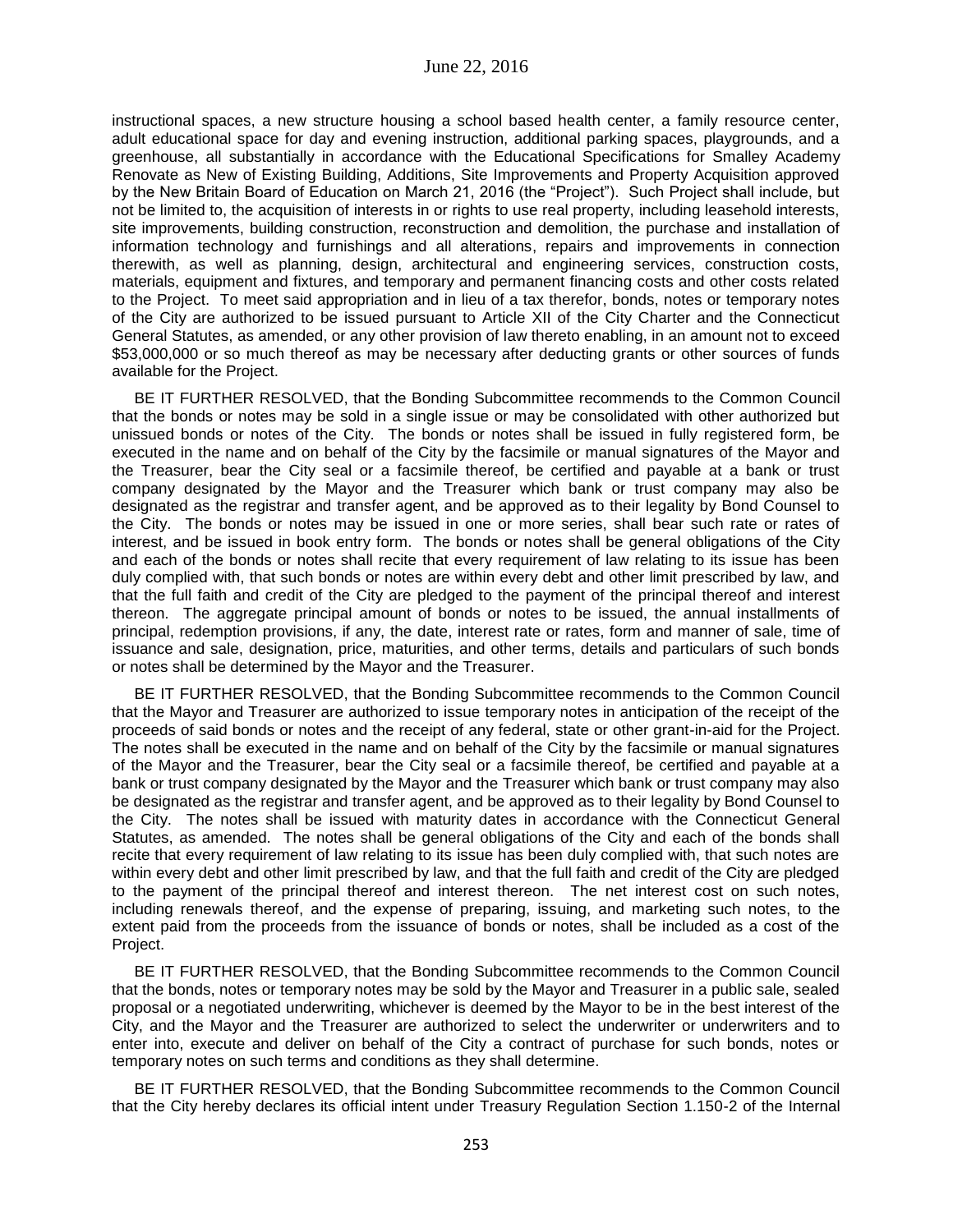Revenue Code of 1986, as amended, that Project costs may be paid from temporary advances of available funds and that the City reasonably expects to reimburse any such advances from the proceeds of borrowings in an aggregate principal amount not in excess of the amount of borrowing authorized for the Project; that the Mayor and Treasurer are authorized to bind the City pursuant to such representations and agreements as they deem necessary or advisable in order to ensure and maintain the continued exemption from federal income taxation of interest on the bonds, notes or temporary notes authorized by this resolution, if issued on a tax-exempt basis, including covenants to pay rebate of investment earnings to the United States in future years. While it is anticipated that the bonds or notes will qualify as tax exempt bonds, the Mayor and the Treasurer are authorized, upon the advice of bond counsel, to issue all or any portion of the bonds or notes as bonds or notes the interest on which is includable in the gross income of the owners thereof for federal income tax purposes and it is hereby found and determined that the issuance of any such bonds or notes is in the public interest.

BE IT FURTHER RESOLVED, that the Bonding Subcommittee recommends to the Common Council that the Mayor and the Treasurer are hereby authorized, on behalf of the City, to enter into agreements or otherwise covenant for the benefit of bondholders to provide information on an annual or other periodic basis to the Municipal Securities Rulemaking Board or any other municipal securities information repositories or state based information repositories (the "Repositories') and to provide notices to the Repositories of material events as enumerated in Securities and Exchange Commission Exchange Act Rule15c2-12, as amended, as may be necessary, appropriate or desirable to effect the sale of the bonds, notes or temporary authorized by the resolution.

BE IT FURTHER RESOLVED, that the Bonding Subcommittee recommends to the Common Council that the Mayor and the Treasurer are further authorized to enter into, execute and deliver, on behalf of the City, any agreements they deem reasonable or necessary to provide credit enhancement to the bonds, notes or temporary notes. The Mayor and the Treasurer are further authorized to appoint a certifying agent, paying agent, transfer, agent, registrar, interest rate advisor, trustee and such other advisers and consultants as they may deem necessary or desirable, and to execute and deliver on behalf of the City any and all tax regulatory, credit enhancement, continuing disclosure, security, letter of representation or other agreements they deem necessary to provide for the issuance of such bonds, notes or temporary notes.

BE IT FURTHER RESOLVED, that the Bonding Subcommittee recommends to the Common Council that, except as otherwise provided herein, the Mayor, Treasurer and other City officials and employees are authorized to apply for and accept and any federal, state or other grants-in-aid for the Project.

BE IT FURTHER RESOLVED, that the Bonding Subcommittee recommends to the Common Council that the Board of Education is authorized to apply for and to accept or reject State school construction grants for the Project, and to file applications with the State Commissioner of Education, to execute grant agreements for the Project and to file such documents as may be required by the State Commissioner of Education to obtain school construction grants for the Project.

BE IT FURTHER RESOLVED, that the Bonding Subcommittee recommends to the Common Council that the School Building Committee is authorized to act as a school building committee for the Project, to prepare schematic drawings and outline specifications for the Project, to file the notice of proposed school building project, and to exercise such other powers as are necessary or appropriate to complete the Project.

BE IT FURTHER RESOLVED, that the Bonding Subcommittee recommends to the Common Council that the Mayor, Treasurer, Board of Education, School Building Committee and other City officials and employees are authorized to take all actions necessary and proper to carry out the Project and to issue the bonds, notes or temporary notes to finance the appropriation.

> Robert Smedley, Chairman Bonding Subcommittee of the Committee on Administration, Finance and Law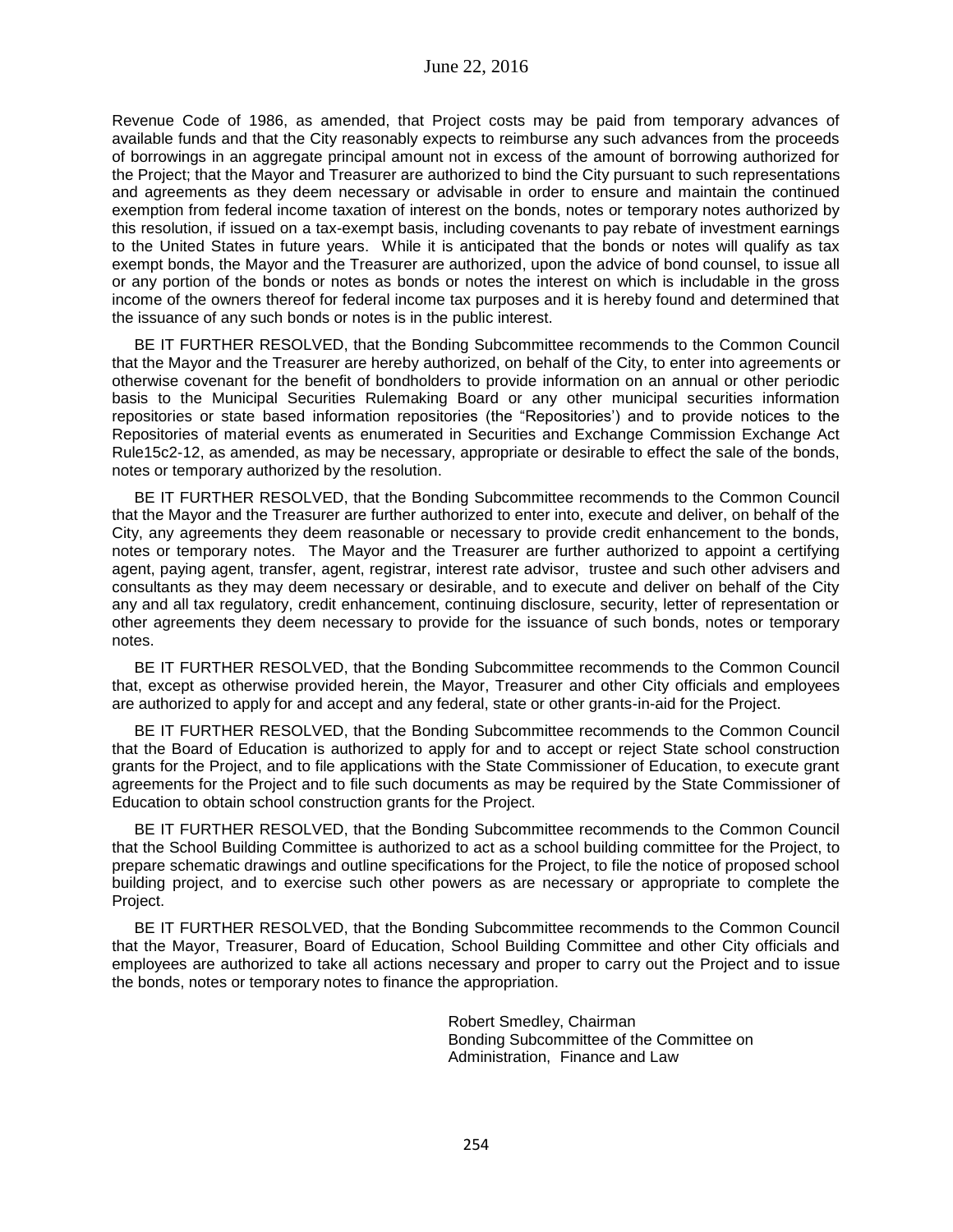Ald. Giantonio moved to accept and adopt, seconded by Ald. Rosado. So voted. Approved June 23, 2016 by Mayor Erin E. Stewart.

## **RESOLUTION**

#### **33528-1 RE: \$53,000,000 APPROPRIATION AND BOND AUTHORIZATION FOR THE SMALLEY ACADEMY RENOVATION AND EXPANSION PROJECT**

To Her Honor, the Mayor, and the Common Council of the City of New Britain: the undersigned beg leave to recommend the adoption of the following:

At a meeting of the Common Council held on June 22, 2016 on a motion by Council member Giantonio and seconded by Council member Salerno, the following resolution was adopted:

RESOLVED, by the Common Council of the City of New Britain on the recommendation of the Standing Bonding Subcommittee of the Committee on Administration, Finance and Law adopted at its meeting held on June 22, 2016, that the sum of \$53,000,000 be appropriated for the major renovation of Smalley Academy to bring it to the status of a new school and the expansion of Smalley Academy, including, but not limited to, the addition of office and instructional spaces, a new structure housing a school based health center, a family resource center, adult educational space for day and evening instruction, additional parking spaces, playgrounds, and a greenhouse, all substantially in accordance with the Educational Specifications for Smalley Academy Renovate as New of Existing Building, Additions, Site Improvements and Property Acquisition approved by the New Britain Board of Education on March 21, 2016 (the "Project"). Such Project shall include, but not be limited to, the acquisition of interests in or rights to use real property, including leasehold interests, site improvements, building construction, reconstruction and demolition, the purchase and installation of information technology and furnishings and all alterations, repairs and improvements in connection therewith, as well as planning, design, architectural and engineering services, construction costs, materials, equipment and fixtures, and temporary and permanent financing costs and other costs related to the Project. To meet said appropriation and in lieu of a tax therefor, bonds, notes or temporary notes of the City are authorized to be issued pursuant to Article XII of the City Charter and the Connecticut General Statutes, as amended, or any other provision of law thereto enabling, in an amount not to exceed \$53,000,000 or so much thereof as may be necessary after deducting grants or other sources of funds available for the Project.

BE IT FURTHER RESOLVED, that the bonds or notes may be sold in a single issue or may be consolidated with other authorized but unissued bonds or notes of the City. The bonds or notes shall be issued in fully registered form, be executed in the name and on behalf of the City by the facsimile or manual signatures of the Mayor and the Treasurer, bear the City seal or a facsimile thereof, be certified and payable at a bank or trust company designated by the Mayor and the Treasurer which bank or trust company may also be designated as the registrar and transfer agent, and be approved as to their legality by Bond Counsel to the City. The bonds or notes may be issued in one or more series, shall bear such rate or rates of interest, and be issued in book entry form. The bonds or notes shall be general obligations of the City and each of the bonds or notes shall recite that every requirement of law relating to its issue has been duly complied with, that such bonds or notes are within every debt and other limit prescribed by law, and that the full faith and credit of the City are pledged to the payment of the principal thereof and interest thereon. The aggregate principal amount of bonds or notes to be issued, the annual installments of principal, redemption provisions, if any, the date, interest rate or rates, form and manner of sale, time of issuance and sale, designation, price, maturities, and other terms, details and particulars of such bonds or notes shall be determined by the Mayor and the Treasurer.

BE IT FURTHER RESOLVED, that the Mayor and Treasurer are authorized to issue temporary notes in anticipation of the receipt of the proceeds of said bonds or notes and the receipt of any federal, state or other grant-in-aid for the Project. The notes shall be executed in the name and on behalf of the City by the facsimile or manual signatures of the Mayor and the Treasurer, bear the City seal or a facsimile thereof, be certified and payable at a bank or trust company designated by the Mayor and the Treasurer which bank or trust company may also be designated as the registrar and transfer agent, and be approved as to their legality by Bond Counsel to the City. The notes shall be issued with maturity dates in accordance with the Connecticut General Statutes, as amended. The notes shall be general obligations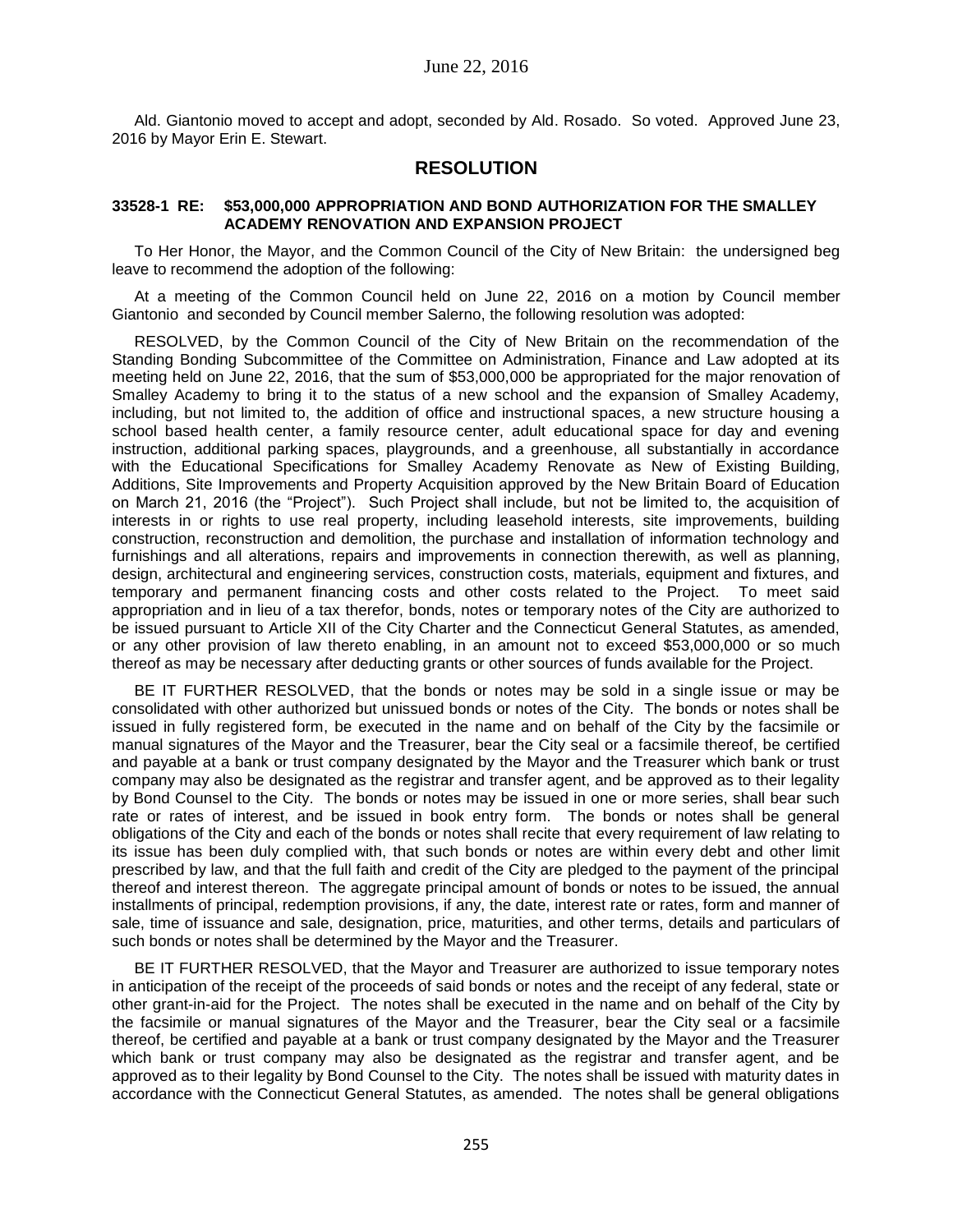of the City and each of the bonds shall recite that every requirement of law relating to its issue has been duly complied with, that such notes are within every debt and other limit prescribed by law, and that the full faith and credit of the City are pledged to the payment of the principal thereof and interest thereon. The net interest cost on such notes, including renewals thereof, and the expense of preparing, issuing, and marketing such notes, to the extent paid from the proceeds from the issuance of bonds or notes, shall be included as a cost of the Project.

BE IT FURTHER RESOLVED, that the bonds, notes or temporary notes may be sold by the Mayor and Treasurer in a public sale, sealed proposal or a negotiated underwriting, whichever is deemed by the Mayor to be in the best interest of the City, and the Mayor and the Treasurer are authorized to select the underwriter or underwriters and to enter into, execute and deliver on behalf of the City a contract of purchase for such bonds, notes or temporary notes on such terms and conditions as they shall determine.

BE IT FURTHER RESOLVED, that the City hereby declares its official intent under Treasury Regulation Section 1.150-2 of the Internal Revenue Code of 1986, as amended, that Project costs may be paid from temporary advances of available funds and that the City reasonably expects to reimburse any such advances from the proceeds of borrowings in an aggregate principal amount not in excess of the amount of borrowing authorized for the Project; that the Mayor and Treasurer are authorized to bind the City pursuant to such representations and agreements as they deem necessary or advisable in order to ensure and maintain the continued exemption from federal income taxation of interest on the bonds, notes or temporary notes authorized by this resolution, if issued on a tax-exempt basis, including covenants to pay rebate of investment earnings to the United States in future years. While it is anticipated that the bonds or notes will qualify as tax exempt bonds, the Mayor and the Treasurer are authorized, upon the advice of bond counsel, to issue all or any portion of the bonds or notes as bonds or notes the interest on which is includable in the gross income of the owners thereof for federal income tax purposes and it is hereby found and determined that the issuance of any such bonds or notes is in the public interest.

BE IT FURTHER RESOLVED, that the Mayor and the Treasurer are hereby authorized, on behalf of the City, to enter into agreements or otherwise covenant for the benefit of bondholders to provide information on an annual or other periodic basis to the Municipal Securities Rulemaking Board or any other municipal securities information repositories or state based information repositories (the "Repositories') and to provide notices to the Repositories of material events as enumerated in Securities and Exchange Commission Exchange Act Rule15c2-12, as amended, as may be necessary, appropriate or desirable to effect the sale of the bonds, notes or temporary authorized by the resolution.

BE IT FURTHER RESOLVED, that the Mayor and the Treasurer are further authorized to enter into, execute and deliver, on behalf of the City, any agreements they deem reasonable or necessary to provide credit enhancement to the bonds, notes or temporary notes. The Mayor and the Treasurer are further authorized to appoint a certifying agent, paying agent, transfer, agent, registrar, interest rate advisor, trustee and such other advisers and consultants as they may deem necessary or desirable, and to execute and deliver on behalf of the City any and all tax regulatory, credit enhancement, continuing disclosure, security, letter of representation or other agreements they deem necessary to provide for the issuance of such bonds, notes or temporary notes.

BE IT FURTHER RESOLVED, that, except as otherwise provided herein, the Mayor, Treasurer and other City officials and employees are authorized to apply for and accept and any federal, state or other grants-in-aid for the Project.

BE IT FURTHER RESOLVED, that the Board of Education is authorized to apply for and to accept or reject State school construction grants for the Project, and to file applications with the State Commissioner of Education, to execute grant agreements for the Project and to file such documents as may be required by the State Commissioner of Education to obtain school construction grants for the Project.

BE IT FURTHER RESOLVED, that the School Building Committee is authorized to act as a school building committee for the Project, to prepare schematic drawings and outline specifications for the Project, to file the notice of proposed school building project, and to exercise such other powers as are necessary or appropriate to complete the Project.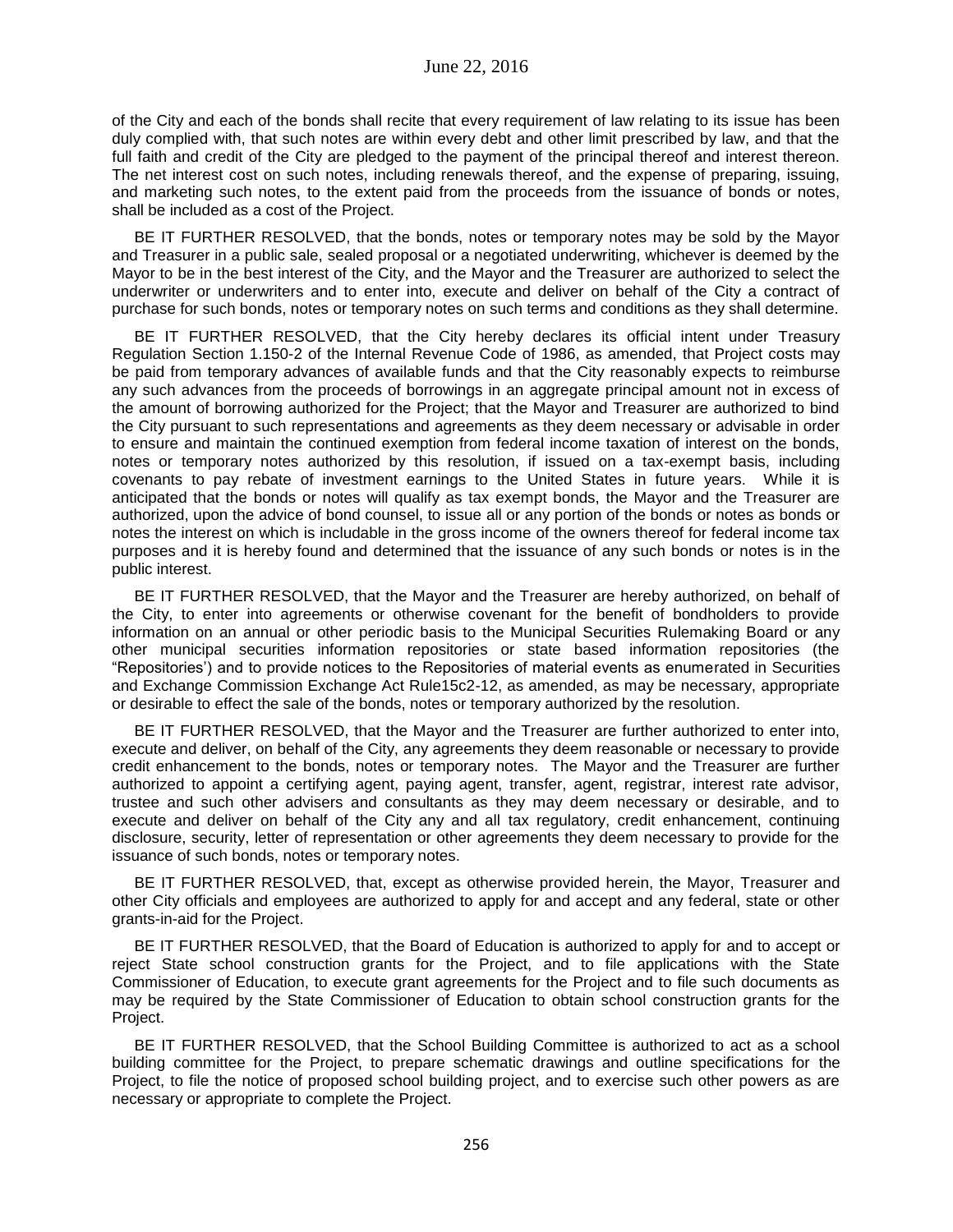BE IT FURTHER RESOLVED, that the Mayor, Treasurer, Board of Education, School Building Committee and other City officials and employees are authorized to take all actions necessary and proper to carry out the Project and to issue the bonds, notes or temporary notes to finance the appropriation.

### Alderman Robert Smedley

Ald. Giantonio moved to accept and adopt, seconded by Ald. Salerno. Roll call vote – all members voted in favor. Approved June 23, 2016 by Mayor Erin E. Stewart.

There being no further business to come before the Council, Ald. Giantonio moved to adjourn, seconded by Ald. Polkowski. So voted. Meeting adjourned at 8:31 p.m.

ATTEST: Mark H. Bernacki, City Clerk